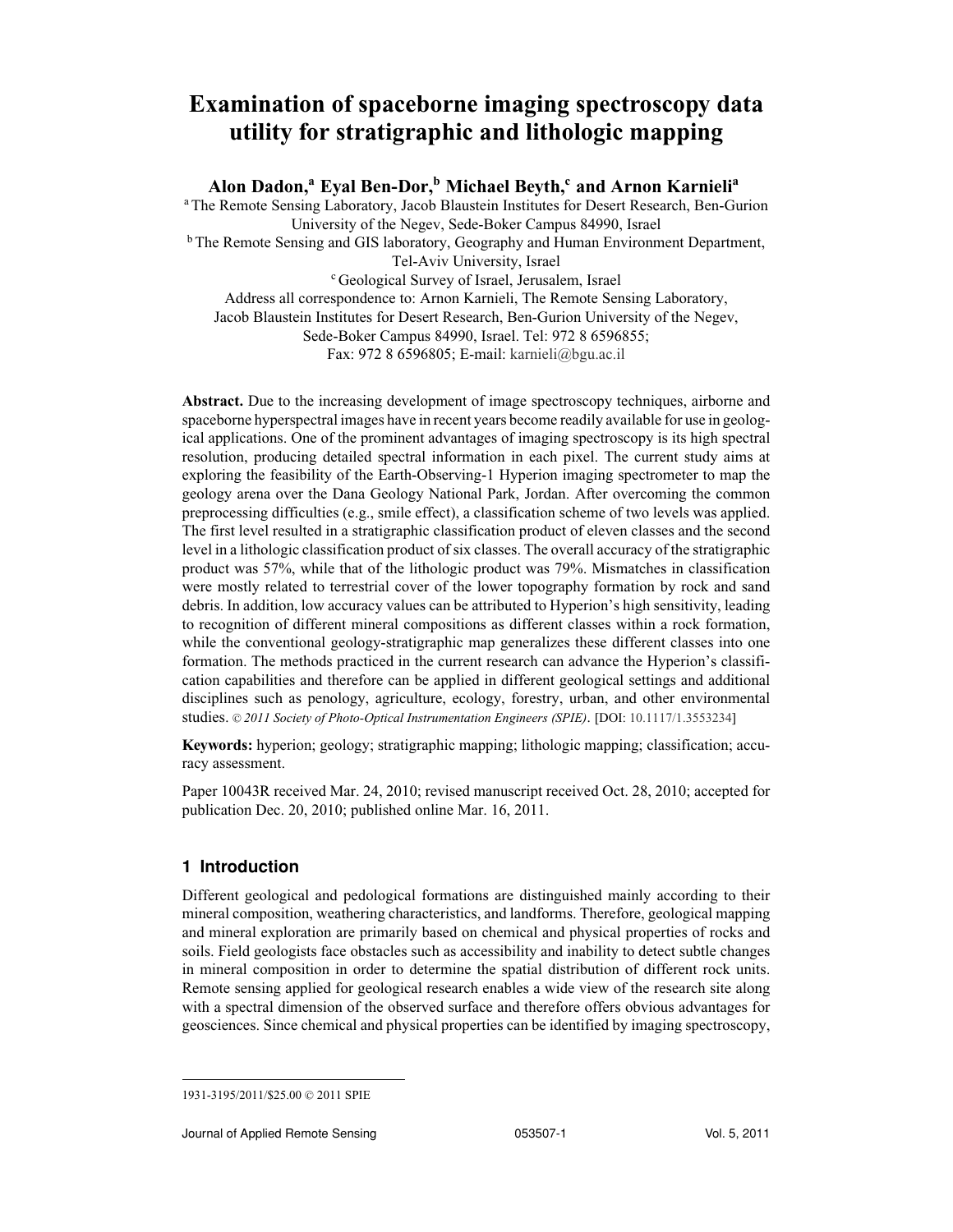geology is an attractive discipline for utilizing this technology. Several early studies reported successful identification of various minerals and showed to some extent their distribution at the field sites. $1-12$  Following these achievements, in November 2000 NASA launched the first hyperspectral spaceborne system named Earth-Observing-1 (EO-1) Hyperion. Hyperion is a pushbroom (forward scanning) imaging spectrometer covering the 0.4 to 2.5  $\mu$ m spectral region with a 30 m spatial resolution and a 7.7 km swath.<sup>13</sup> As opposed to the common operated multispectral spaceborne sensors that have only four to seven spectral bands, the Hyperion has 242 bands with approximately 10 nm bandwidth for each one. Observing ground features from space with high spectral resolution on a regional scale is a great challenge for earth scientists, even though the Hyperion system has several notable drawbacks. Due to the limitations of the pushbroom technology, uncalibrated detectors leave a vertical "stripe" in the image band. Another malfunction of the Hyperion sensor is the curvature effect shifting the exact position of both dimensions (spectral and spatial across the image).<sup>14</sup> To overcome these drawbacks and obtain useful reflectance data, a preprocessing stage is required, which includes depletion of atmospheric noise as well as the artifacts caused by the sensor and its electro-optic characteristics.

Early results from selected Hyperion validation sites show that the system generally performs correctly and produces useful geologic (mineralogy/lithology) information.<sup>5,13,15–22</sup> However studies comparing Hyperion to hyperspectral airborne sensors pointed out several limitations in the data achieved by the former. One limitation is the reduced spatial resolution (30 versus 2–20 m in the space versus airborne systems, respectively), and another are the lower signal to noise ratio<sup>23</sup> values (50:1 versus >500:1 and more) resulting in limited detection capability of similar fine spectral details.5,16,22,23 Furthermore, Hyperion data acquired under less than optimum conditions (winter season, dark targets) have even lower Short Wave Infrared (SWIR) SNR, allowing only the mapping of the most basic mineral occurrences.<sup>23</sup>

The main objective of the current research is to explore the potential of EO-1 Hyperion data, despite the noted limitations, for geologic mapping. Specifically, the study aimed at separately classifying the research site at stratigraphic and litological levels.

## **2 Methodology**

## **2.1** Research area and geologic background

The research site lies mainly within the borders of the Dana Geology National Park, located in south-west Jordan  $(035^{\circ}18'30'' \text{ E } 030^{\circ}40'50'' \text{ N})$ . The site is located at the eastern edge of the Dead Sea Transform and the desert lowlands of the Arava valley (Fig. 1). The region is characterized by a hyper arid climate with an annual average rainfall of 50 mm. Low vegetation cover results in an exposed lithology. Topography is generally flat to moderate. The tectonic regime is mainly controlled by the NNE Dead sea transform.<sup> $24-28$ </sup> Geology in the area ranges from Precambrian to Quaternary in age including both sedimentary and igneous rock types. The igneous rocks are predominantly Precambrian and include a variety of late proterozoic granitoids (Syenigranite to Granodiorite) including the Finan granite (FN), Minshar monzogranite (MM), Hunayk monzogranite/ Urf porphyry (HK) As-Sadrra granodiorite (AS), and volcanic rocks of the Ghuwayr volcanic suite (GR) consisting of basic green tuffs, pyroclastic fragments, and basaltic lava. Sedimentary rocks include Cambrian massive Salib arkosic sandstone formation (SB), Burj dolomite-shel formation (BDS), Umm Ishrin sandstone (IN) of late-middle Cambrian, as well the lower cretaceous Kurnub sandstone group (KS) overlain by upper Cretaceous Naur limestone (NL). A variety of superficial deposits cover extensive areas in the research site (defined herein as PAl), these include alluvium and wadi sediments (Al), Pleistocene conglomerate (Plg), alluvial fans, fluviatile gravel, as well as sand and sand dunes (Als).<sup>29,30</sup> Various clay minerals and alteration minerals including ferric oxides and hydrothermal alteration associated minerals (sericite, goethite, and hematite) occur in the area.<sup>31</sup> In fact the area was a major copper mining center during the late Neolithic period to the medieval times. The remains of the Finan village and of the mines can still be found in the southern part of the reserve.<sup>32</sup>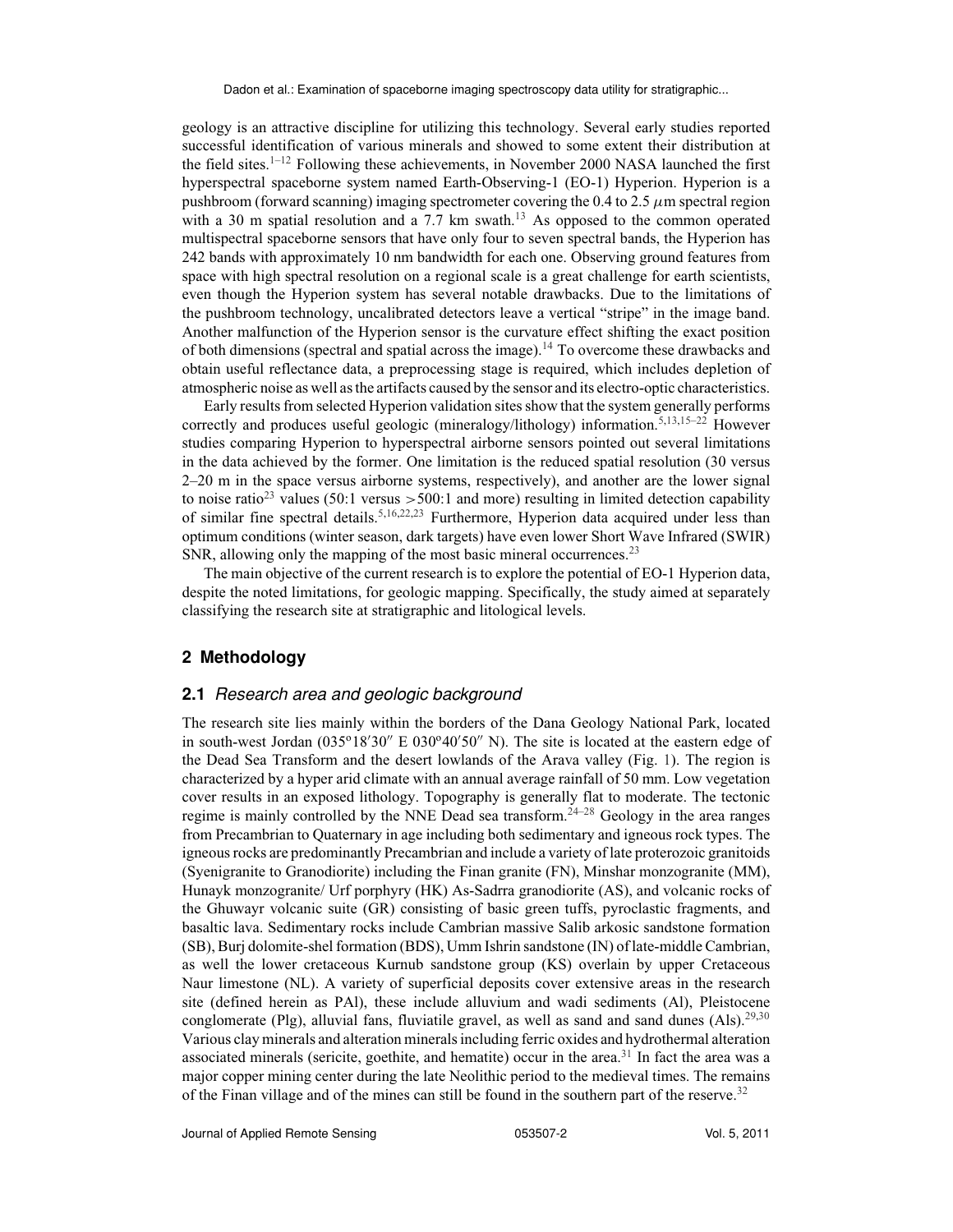

**Fig. 1** Study area showing the Hyperion flightline and the research site at the Dana Geology National Park, Jordan.

The stratigraphy of the park was mapped by  $Rabba<sup>29</sup>$  and the lithology, mineralogy, and land forms are well documented.<sup>27,28,33–35</sup> Previous remote sensing-based geological surveys of the site were performed by Kaufmann<sup>36</sup> and Abdelhamid and Rabba,<sup>30</sup> utilizing Landsat multispectral data. To conclude, the arid conditions, diverse lithology, mineralogy assemblage, and the accumulated past research data make the Dana Geology National Park an attractive research site for remote sensing of surface geology using the hyperspectral technology.

## **2.2** Preprocessing methods

A Level 1B Hyperion image [raw digital numbers (DN)] acquired over the research area was used for this study. A flowchart describing the preprocessing of the raw data along with the processing procedures is presented in Fig. 2.

The radiometric calibration was carried out according to the Hyperion user guide (http://eo1.usgs.gov/userGuide/index.html), resulting in a radiance dataset with 198 calibrated radiance bands. The first and last columns of each band image were omitted due to miss calibration. Noise reduction operations were applied, in order to remove artifacts related to striping and other factors, to improve data signal to noise ratio<sup>16,22,23,37,38</sup> (SNR). The striping effect (bad pixels), resulting from the Hyperion pushbroom system, was corrected by using the nearest neighbor algorithm local destriping approach.14,16,39 Minimum noise fraction (MNF) transformation was applied to segregate noise from the data.<sup>40</sup> Trend line smile correction<sup>41</sup> (TLSC) was used for correcting the smile. TLSC is an image-based method utilizing atmospheric gas absorptions (specifically their derivative values) to recognize the smile appearing in the image and then correct it using MNF. The correction includes validation according to MODTRAN data.<sup>42</sup> The output radiance values from the above procedure still include path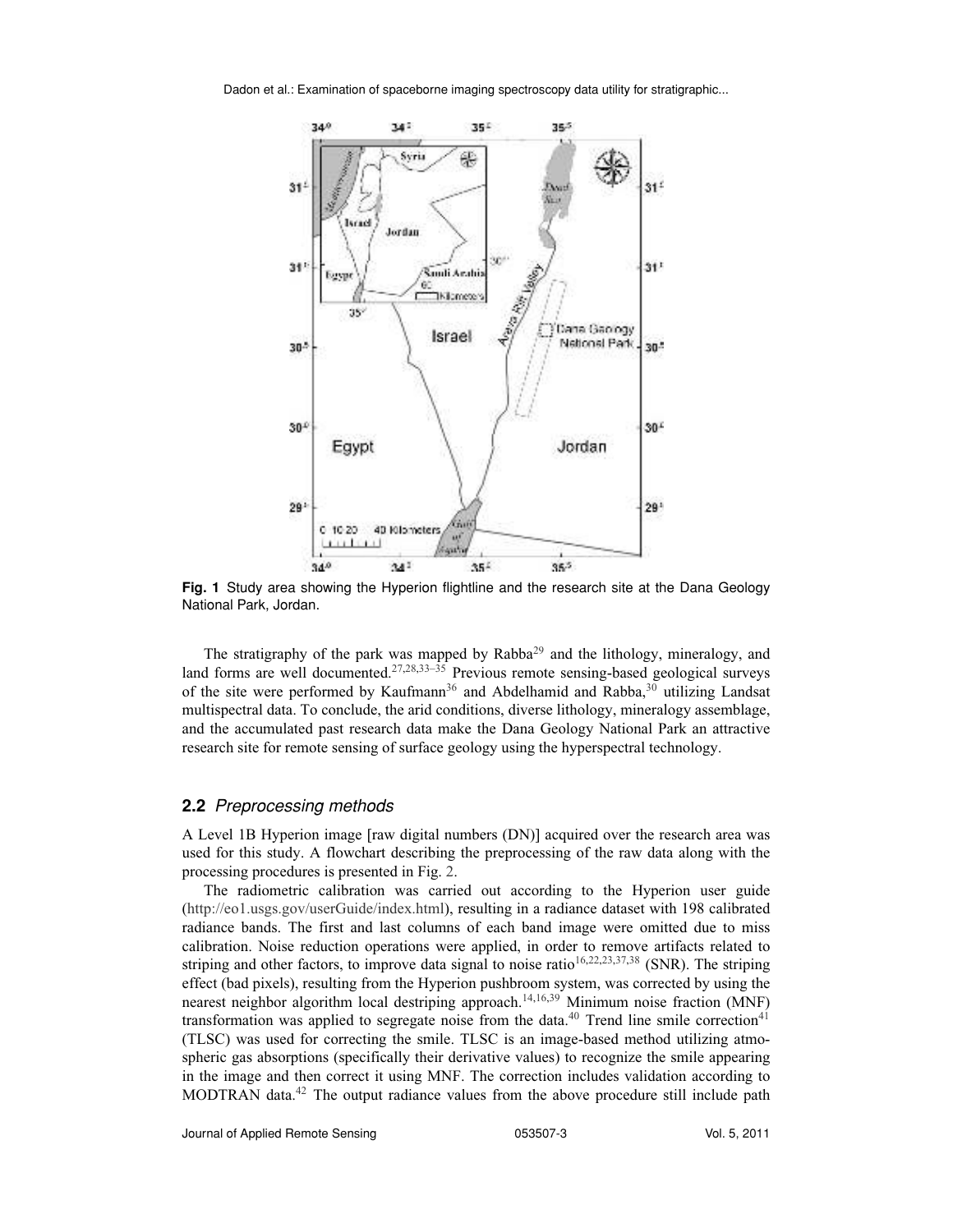

**Fig. 2** Methodology flowchart. (a) Preprocessing procedures; (b) classification and validation procedures.

radiance artifacts. These were removed by the atmospheric correction now (ACORN) code.<sup>43</sup> Ground truth samples, which included different land covers and surface components of several rock types, were measured using an Analytical Spectrometer Devices (ASD) field spectrometer<sup>44</sup> both in the field and in the laboratory. The empirical line  $(EL)$  technique,<sup>45</sup> based on selected spectra, was used for refining the atmospheric correction. Through the EL calibration process the image spectra is forced to match reflectance spectra collected from the field, using dark and bright targets. The targets selected for the EL correction were chosen mainly according to their cross track location and spectral albedo. The bright target chosen was sand (Als), and the dark one was FN. Both were collected from homogeneous areas. The final output product of this stage was a noise-reduced reflectance Hyperion image.

To assess the effect of the preprocessing methodology on noise in the data, SNR (Refs. 37–39 and 46) was calculated by computing the coefficient of variation (ratio between the standard deviation and the mean) of the signals along three cross sections over homogeneous areas.<sup>39–41,48</sup> SNR calculations were applied separately for the visible (VIS), near infrared (NIR), and SWIR spectral regions (Table 1). Results presented in Table 1 demonstrate an increase in visible-Near Infrared (VNIR) SNR values from 25 for the initial radiance image up to 110 in the noise-reduced reflectance image. For the SWIR region, SNR at the shorter wavelength values rise from a level of 30–40 to approximately 100 and at the longer ones an improvement from around 20 to 60 SNR values is shown. The highest increase in SNR is evident on the right side of the image, achieving a five-fold improvement. This improvement is ascribed to the correction of the smile effect mainly observed on the right side of the dataset.

Validation of the final reflectance signals was performed by comparing specific spectra extracted by the ASD to those acquired over known homogeneous areas by the Hyperion. ASD spectra were resampled according to Hyperion spectral configuration in order to enable the comparison. Figure 3 shows a comparison between the spectra of field samples and spectra of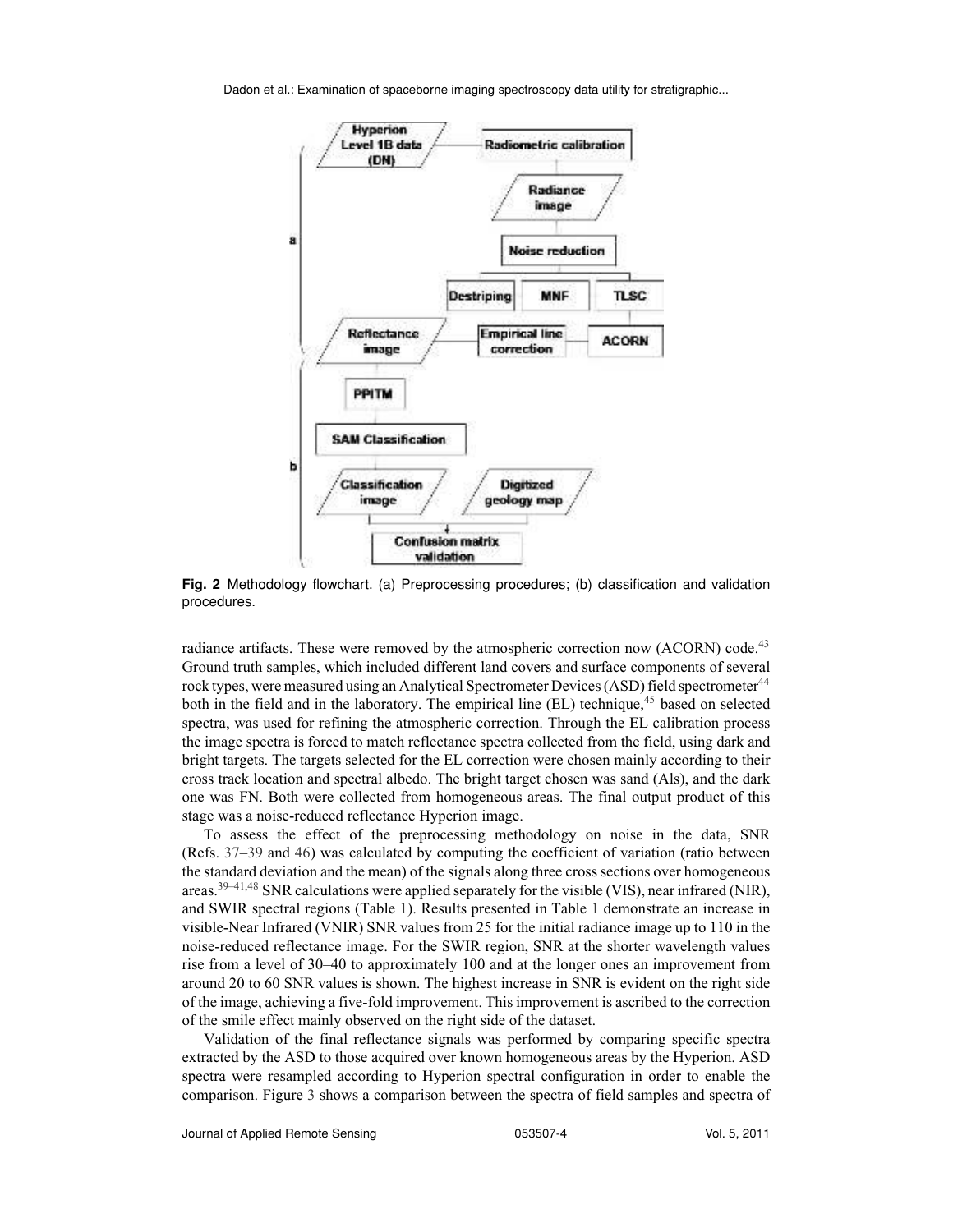**Table 1** Signal to noise ratio (SNR) values for different spectral regions over three areas of the image. Calculations appear for the radiance image, for the reflectance image, and for the final corrected and noise reduced image.

| Image Type   | <b>SNR</b> |          |          |      |  |  |  |
|--------------|------------|----------|----------|------|--|--|--|
| 427-702 nm   | Left       | Middle   | Right    | Mean |  |  |  |
| Radiance     | 56         | 59.1     | 23.7     | 46.3 |  |  |  |
| Reflectance  | 43.4       | 16.8     | 48.7     | 36.3 |  |  |  |
| Final        | 90.1       | 108.3    | 110.6    | 103  |  |  |  |
| 1003-1608 nm | Left       | Middle   | Right    | Mean |  |  |  |
| Radiance     | 35.1       | 34.1     | 17.5     | 28.9 |  |  |  |
| Reflectance  | 37.27258   | 15.73864 | 36.92807 | 30   |  |  |  |
| Final        | 100.6      | 93.8     | 101.4    | 98.6 |  |  |  |
| 2002-2395 nm | Left       | Middle   | Right    | Mean |  |  |  |
| Radiance     | 28.2       | 23.6     | 17.6     | 23.2 |  |  |  |
| Reflectance  | 28.2       | 13.7     | 23.6     | 21.8 |  |  |  |
| Final        | 70.9       | 48.7     | 67.5     | 62.4 |  |  |  |

selected image pixels where similarity is well presented for FN, Als, HK/ Urf porphyry, and MM [Figs.  $3(a)-3(d)$ , respectively]. These findings confirm noise removal and credibility of the reflectance Hyperion image.

## **2.3** Classification

Having confirmed the success of the preprocessing scheme, the Hyperion reflectance image was subjected to processing stages of classification and validation. An area of interest of about 7 km<sup>2</sup>, containing representative rock units, was selected for detailed processing. To differentiate rock formations within the research area, several classification methods, embedded in the environment for visualizing images (ENVI) software, were applied. Pixel purity index (PPI) was used to find the most "spectrally pure" pixels (endmembers) in the image. These were then grouped into several classes, based on their spectrum characteristics, and introduced into the spectral angle mapper (SAM) supervised classification method $47-49$  implemented in ENVI image analysis software. SAM generates an n-dimensional feature vector, with n being the



**Fig. 3** Spectral measurements of field samples in comparison to spectra of selected Hyperion pixels. (a) FN, (b) Als, (c) HK/ Urf Porphyry, and (d) MM.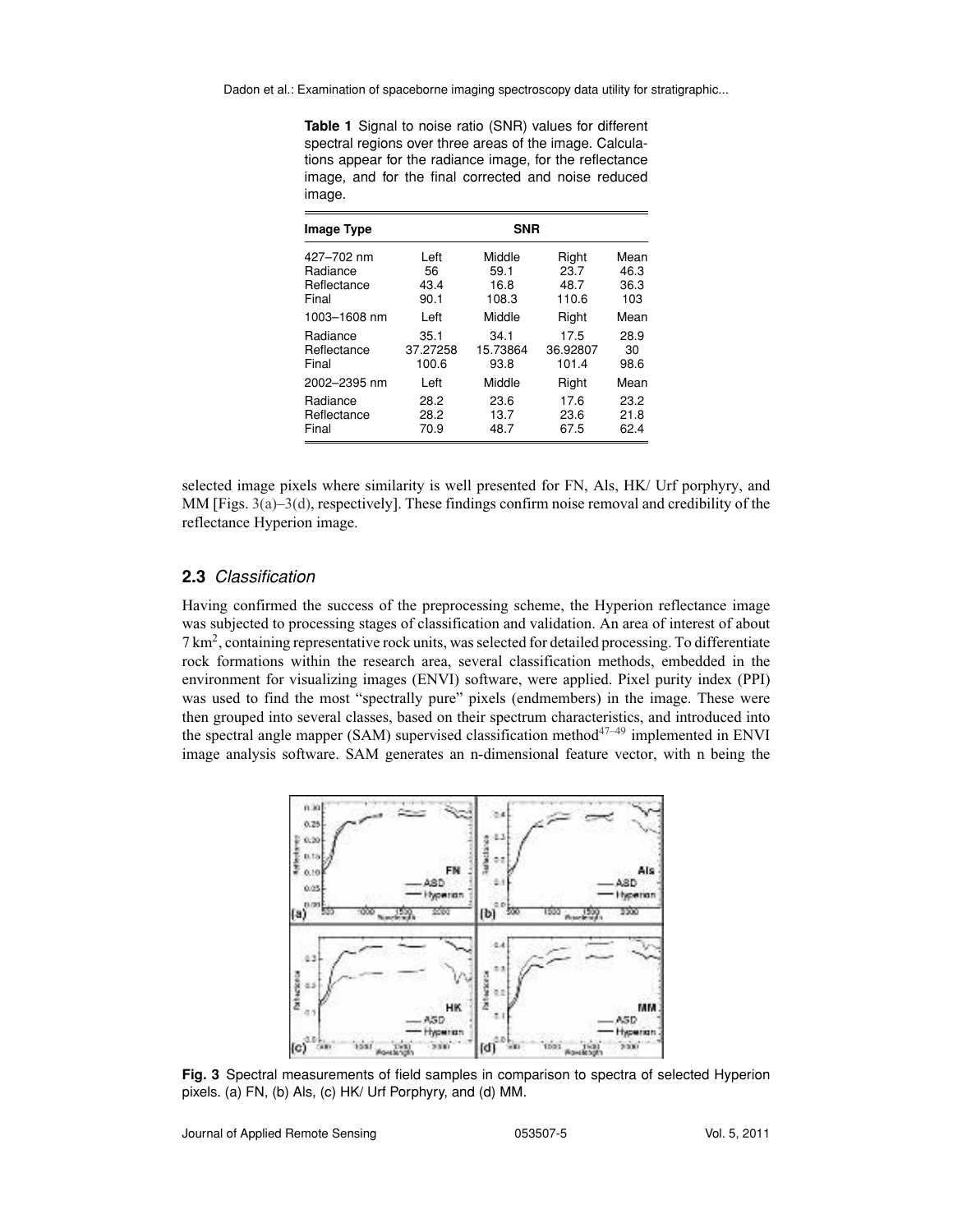number of spectral bands, using the vector angles to match pixels with the endmembers. Being dependent on the direction (angle) and not on the length of the spectral vector, this technique is relatively insensitive to illumination and albedo effects.<sup>50</sup> A classification scheme of two levels, for stratigraphic and for lithologic mapping, was applied. The first level includes eleven classes and the second includes six classes. A geologic (stratigraphic) map in a scale of 1:50,000 (Ref. 32) was later used as a reference for validating the classification results.

## **2.4** Accuracy assessment

The accuracy assessment of the final classification products was performed according to the error matrix method using randomly selected pixels.<sup>51–53</sup> Errors of exclusion (omission) represent pixels that belong to the ground truth class but the classification technique failed to classify them into the proper class. The user accuracy is defined as the probability that a pixel classified as a particular feature in the image is actually that feature.<sup>51</sup> Errors of inclusion (commission) represent pixels that belong to another class but are labeled as belonging to the class of interest. Dividing the total number of correct pixels in a category by the total number of pixels that were classified to that category provides the "user's accuracy" that means the probability that a pixel classified in the image actually represents that category on the ground. Another technique used for accuracy assessment is called Kappa coefficient.<sup>54</sup> This index compares the results of an image classification to the results of a random classification. The possible values of the Kappa coefficients range from  $+1$  (perfect agreement) via 0 (no agreement above that expected by chance) to −1 (complete disagreement). The above accuracy procedures were implemented in ENVI.

## **3 Results and Discussion**

## **3.1** Stratigraphic information extraction

A stratigraphic map is one of the most common products of geologic mapping. It shows the distribution, configuration, or aspect of geological units exposed at the surface according to their age and composition. Nevertheless, each of the stratigraphic units may vary in its composition and may even include several rock types. Moreover, it is not always possible to properly map stratigraphic contour lines as happens in cases where the strata are extremely fractured, mixed, discontinued, or covered (e.g., by superficial deposits). These factors most likely add to the complexity of producing a remotely sensed geology product, moreover when using imagine spectroscopy that is highly sensitive to composition changes. Yet, taking advantage of the preprocessing procedure that results in an improved image, the SAM classification of the processed data was able to detect all eleven rock units represented in the traditional geologic (stratigraphic) map of the research area [Figs. 4(a) and 4(b)].

Accuracy of the Hyperion stratigraphic classification product was assessed according to the error matrix method using the 1:50000 geologic (stratigraphic) map as a reference. The overall accuracy according to 102,902 randomly selected pixels was 57% with 0.45 Kappa Coefficient (Table 2).

The error matrix presented in Table 2 suggests overlapping in several neighboring rock units. One case is the NL and KS formations, having high mutual errors of confusion (Table 2) and virtually opposite omission and commission values (Table 3). Other than spectral similarity, this confusion is mainly attributed to talus superficial deposits due to the relatively prominent topography of the NL formation. Mixed pixels at the boundary of these layers contribute to errors of omission and commission. In the original geologic (stratigraphic) map most of the contour lines of AS and MM formations are marked with dashed lines, indicating unclear boundaries. The reason for this is that AS and MM are located at relatively low topography and intersected by wadis (dry river valleys) comprising sand dunes (Plc), alluvium, wadi sediments (Al), as well as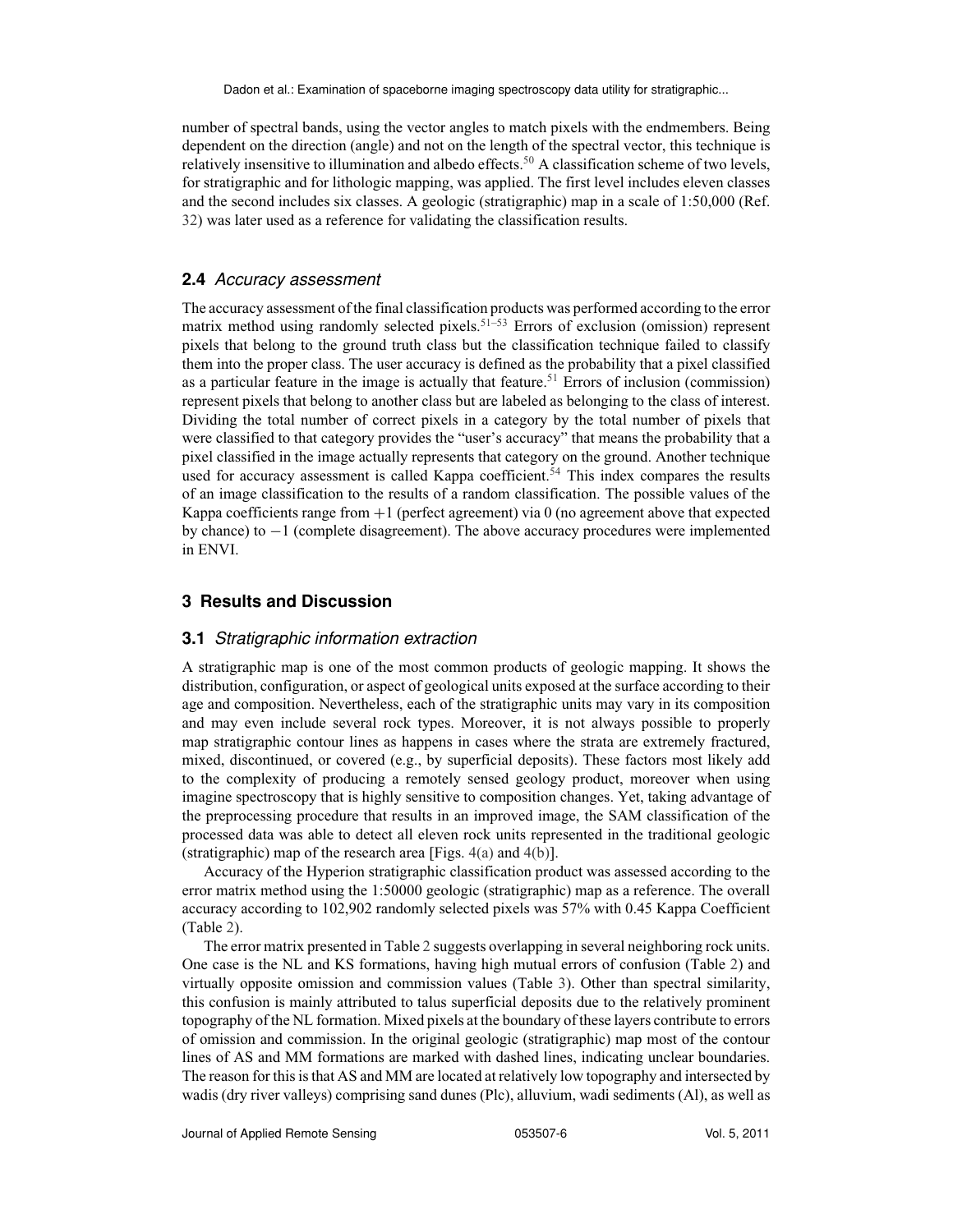| <b>Class</b>                          | <b>NL</b>              | GR     | <b>SB</b> | AS    | ΜМ    | <b>BDS</b> | IN    | KS    | HK    | <b>FN</b> | PAI   | User's Accuracy (%) |
|---------------------------------------|------------------------|--------|-----------|-------|-------|------------|-------|-------|-------|-----------|-------|---------------------|
| <b>NL</b>                             | 64.10                  | 0.31   | 0.75      | 0.62  | 4.35  | 3.28       | 5.27  | 39.06 | 0.06  | 1.07      | 4.28  | 44.72               |
| GR                                    | 0.47                   | 85.69  | 0.00      | 0.82  | 0.07  | 0.00       | 0.00  | 0.00  | 0.02  | 0.00      | 0.71  | 75.99               |
| <b>SB</b>                             | 1.11                   | 0.00   | 61.52     | 0.00  | 3.02  | 44.04      | 3.15  | 0.64  | 6.10  | 4.36      | 5.39  | 28.01               |
| AS                                    | 0.07                   | 6.92   | 0.00      | 39.48 | 1.00  | 0.00       | 0.00  | 0.00  | 8.44  | 0.03      | 0.95  | 22.87               |
| ΜМ                                    | 0.20                   | 0.15   | 0.23      | 2.06  | 14.92 | 1.60       | 10.87 | 0.01  | 10.07 | 11.52     | 1.07  | 17.98               |
| <b>BDS</b>                            | 0.36                   | 0.08   | 21.86     | 0.00  | 3.14  | 27.62      | 0.61  | 0.45  | 4.23  | 10.31     | 1.84  | 36.66               |
| IN                                    | 1.18                   | 0.00   | 0.40      | 0.00  | 0.21  | 3.52       | 53.82 | 5.81  | 0.00  | 0.23      | 2.14  | 60.81               |
| Ks                                    | 23.61                  | 0.00   | 0.75      | 0.00  | 0.81  | 1.28       | 0.65  | 39.31 | 0.01  | 0.09      | 1.18  | 63.8                |
| Hk                                    | 0.00                   | 2.92   | 3.71      | 22.68 | 35.28 | 3.49       | 3.11  | 0.35  | 47.72 | 43.49     | 3.87  | 38.36               |
| <b>FN</b>                             | 0.00                   | 0.00   | 0.45      | 2.58  | 0.86  | 0.72       | 1.48  | 0.00  | 3.54  | 13.00     | 0.20  | 59.15               |
| PAI                                   | 8.88                   | 3.92   | 10.34     | 31.75 | 36.35 | 14.44      | 21.05 | 14.37 | 19.83 | 15.91     | 78.36 | 75.91               |
| Overall accuracy<br>Kappa coefficient | (58410/102902)<br>0.45 | 56.76% |           |       |       |            |       |       |       |           |       |                     |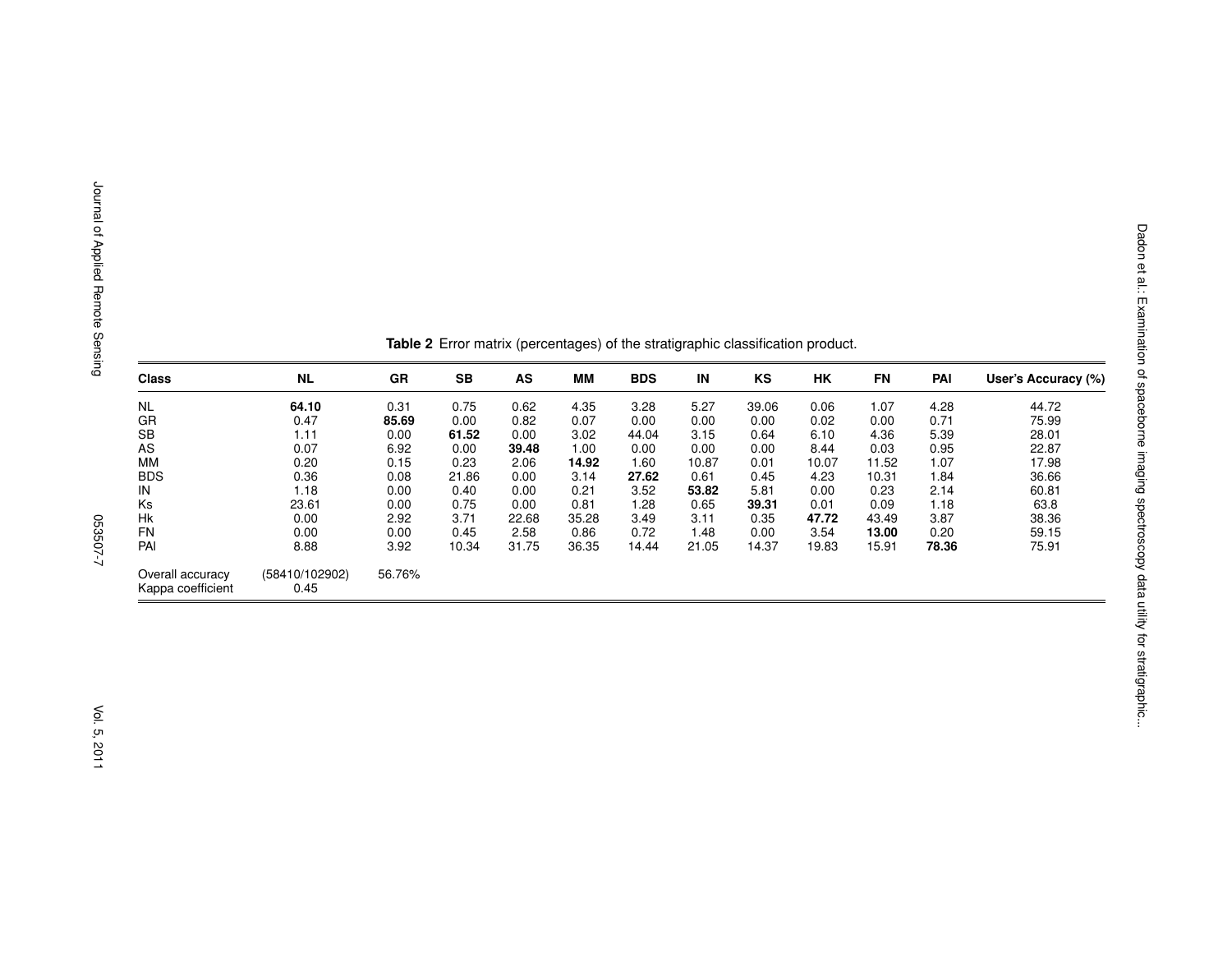Dadon et al.: Examination of spaceborne imaging spectroscopy data utility for stratigraphic...



**Fig. 4** (a) Geological map of the research area originally at 1:50,000 scale (after Rabba, 1991). (b) Stratigraphic product result of the SAM classification.

Pleistocene conglomerate (Plg). Therefore, it is difficult to identify the spatial boundaries of these formations. Moreover, alluvial and particularly eolian superficial deposits are relatively dynamic and quickly change in space and time. Hyperion classification results display these difficulties. Consequently, AS and MM formations have low user accuracy (23 and 18%, respectively) and a relatively high superficial deposits omission (32 and 36%, respectively) (Table 3).

Finan granitic (FN) formation, on the other hand, is located at higher topography, and borders with superficial deposits (alluvial sand) only at limited sites. Nevertheless, its stratigraphic classification accuracy stands only at 59% (Table 2) with omission values as high as 87% (Table 3). A closer look at the stratigraphic error matrix (Table 2) also shows that most of these incompatibilities are found within the HK and MM units and appear spatially in the distribution area of the FN formation (Fig. 3). The FN unit is mainly composed of aplite granite, quartz porphyry, and syeno-granite<sup>33</sup> and is predominantly rich with clay minerals of varying

| <b>Class</b> | Commission (%) | Omission (%) |  |  |
|--------------|----------------|--------------|--|--|
| <b>NL</b>    | 55.28          | 35.90        |  |  |
| GR           | 24.01          | 14.31        |  |  |
| <b>SB</b>    | 71.99          | 38.48        |  |  |
| AS           | 77.13          | 60.52        |  |  |
| <b>MM</b>    | 82.02          | 85.08        |  |  |
| <b>BDS</b>   | 63.34          | 72.38        |  |  |
| IN           | 39.19          | 46.18        |  |  |
| <b>KS</b>    | 36.20          | 60.69        |  |  |
| <b>HK</b>    | 61.64          | 52.28        |  |  |
| <b>FN</b>    | 40.85          | 87.00        |  |  |
| Als          | 24.09          | 21.64        |  |  |

**Table 3** Errors of commission and omission of the stratigraphic classification product.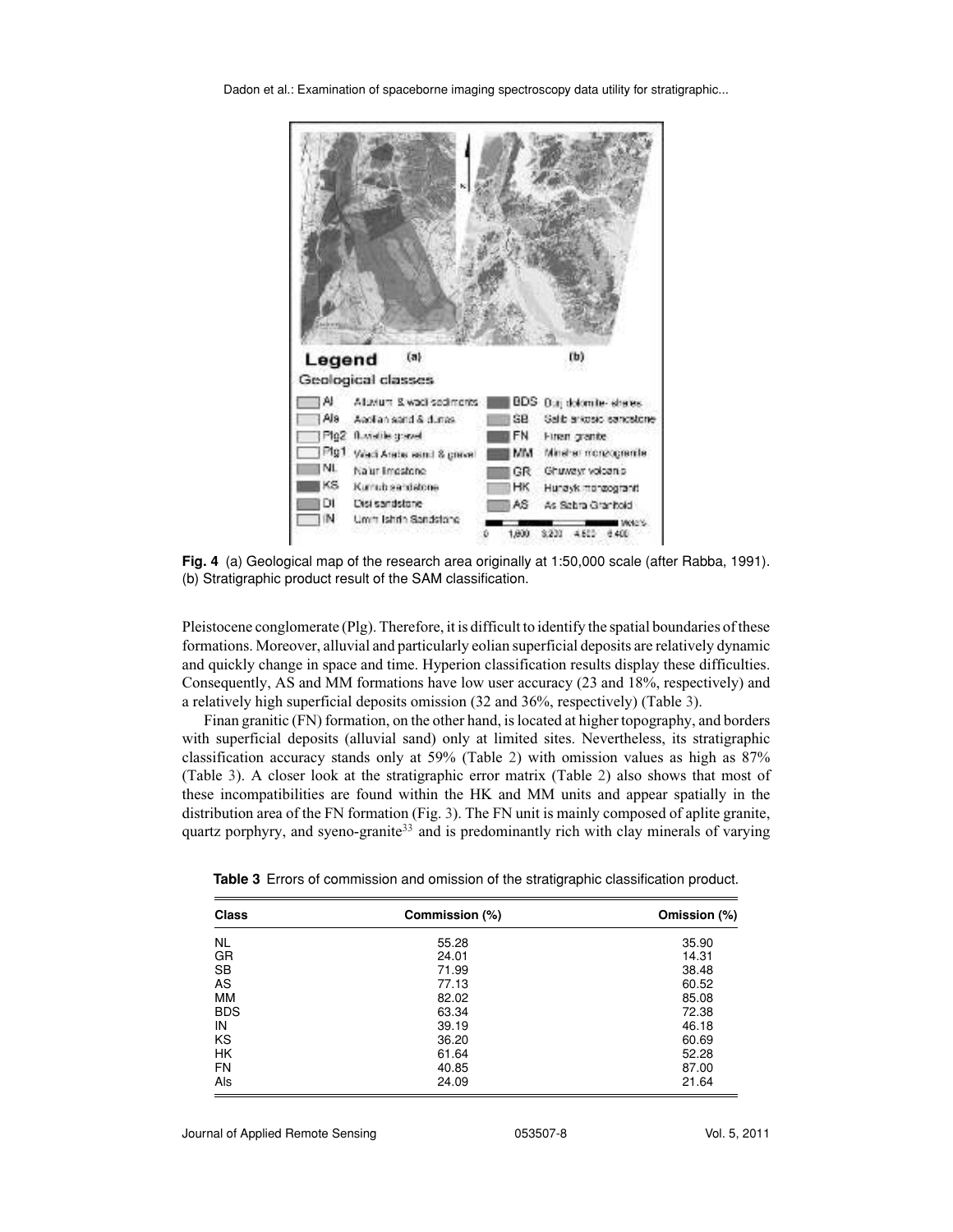compositions, while Hunayk monzogranite / Urf porphyry (HK) and Minshar Monzogranite (MM) are similar and are characteristically more felsic with higher biotite content. Due to Hyperion's high spectral resolution and in spite of their spectral similarity, FN, MM, and HK granites were successfully classified and located in different sites of the research area. Nevertheless, as noted from the high omission values of FN (Table 3), most misclassified MM and HK pixels appeared within the spatial distribution of FN stratigraphic units due to similar mineral compositions resulting in similar spectral signatures. Note that while areas of subtle mineral composition variation within stratigraphic rock formations (e.g., chemically weathered areas) are not defined in the generalized stratigraphic division of the conventional map, they are recognized by Hyperion and may cause classification incompatibilities.

SB and BDS neighboring units present low user accuracy (28% and 36%, respectively). Their settings are a combination of moderate topography, limited spatial distribution, and undefined borders. GR and IN, on the other hand, are spatially distributed in distinct sites of the research area having low mixed pixels and therefore relatively high user accuracies (76% and 61%, respectively).

## **3.2** Lithologic classification

The 1:50,000 geology (stratigraphic) map was generalized into a lithologic map where six lithology classes were defined for both igneous and sedimentary rock types. Igneous rocks present at the site are volcanic rocks comprising Ghuwayr volcanic suite (GR) as well as plutonic rocks (Pl) comprising FN, MM, and HK formations. As-Sadra granodiorite (AS) is the oldest least exposed plutonic rock in the research site and is therefore considered as an outlier. The main sedimentary rocks are Sandstone (S) comprising KS and IN formations; sandstone, conglomerate and dolomite-shale (SCD) comprising BDS and SB formations; and Naur limestone (NL). Hyperion SAM classification detected all six lithologic units appearing in the research site (Fig. 5). While the classification results [Fig.  $5(b)$ ] are visually compatible with the lithologic map  $[Fig. 5(a)]$ , it is clear where ground truth verification points are needed for validating the analysis. This however, requires a comprehensive field study that was out of the scope of this study. Therefore, the lithologic map was used as reference for validation.



**Fig. 5** (a) Geological (lithologic) map of the research area originally at 1:50,000 scale (after Rabba, 1991). (b) Stratigraphic product result of the SAM classification.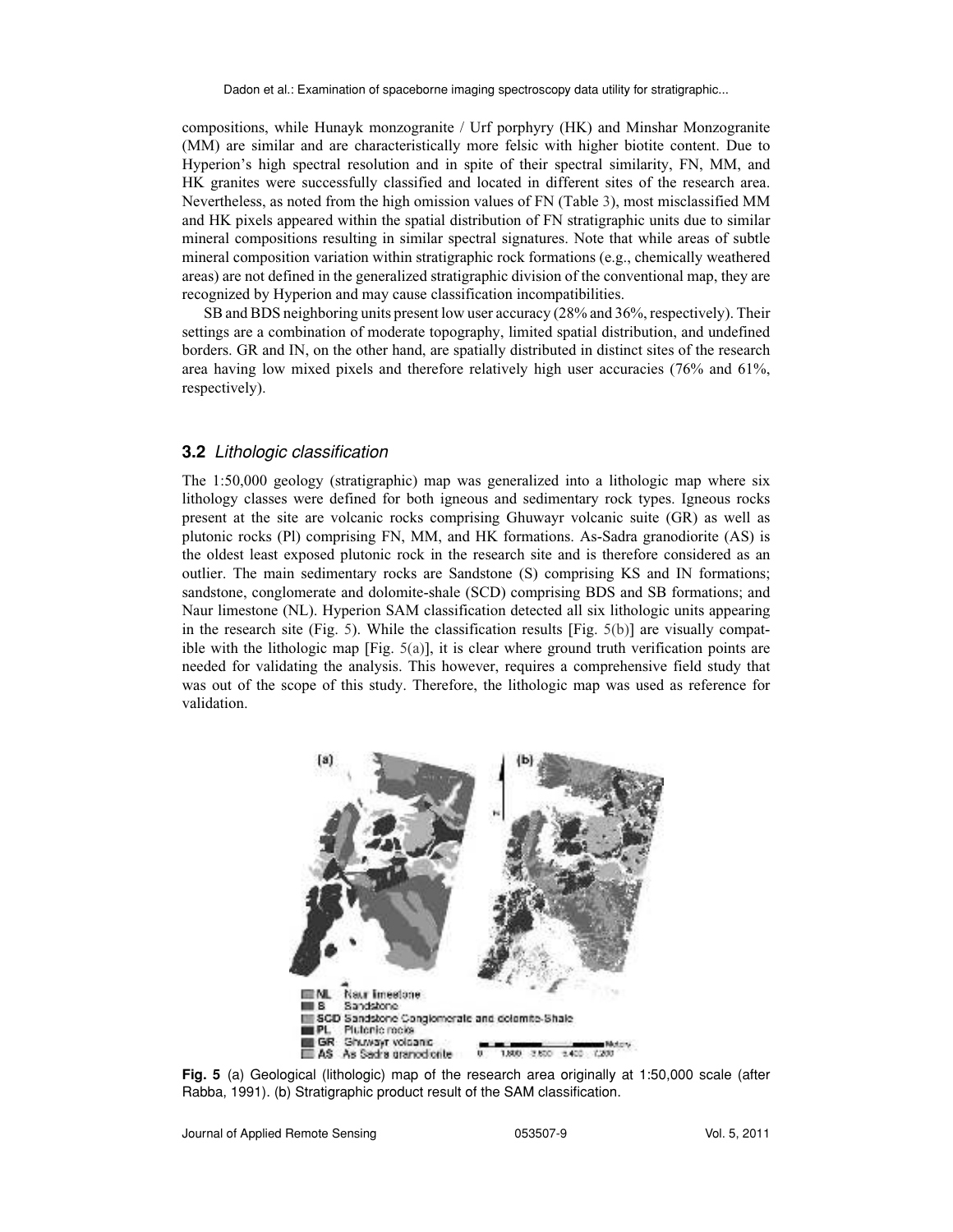|                                       | Sedimentary             |            | <b>Igneous</b> | User's |       |       |              |
|---------------------------------------|-------------------------|------------|----------------|--------|-------|-------|--------------|
| <b>Classification</b>                 | NL.                     | <b>SCD</b> | s              | ΡI     | GR    | AS    | Accuracy (%) |
| NL.                                   | 94.84                   | 2.39       | 9.29           | 1.49   | 0.32  | 0.88  | 88.62        |
| <b>SCD</b>                            | 2.45                    | 85.63      | 6.17           | 16.37  | 0.56  | 0.00  | 70.56        |
| S                                     | 1.59                    | 4.41       | 55.36          | 0.16   | 0.00  | 0.00  | 86.89        |
| PI                                    | 0.61                    | 7.54       | 29.18          | 75.93  | 3.60  | 42.23 | 79.72        |
| GR                                    | 0.40                    | 0.02       | 0.00           | 0.17   | 86.41 | 3.67  | 92.31        |
| AS                                    | 0.10                    | 0.01       | 0.00           | 5.87   | 9.11  | 53.23 | 25.65        |
| Overall accuracy<br>Kappa coefficient | (33457/42542)<br>0.7147 | 78.64%     |                |        |       |       |              |

**Table 4** Error matrix (pixels) of the lithologic classification product.

Accuracy assessment of the lithologic classification product was performed using 42,542 randomly selected pixels. The overall accuracy of the lithologic classification product was 79% with a Kappa coefficient of 0.71 (Table 4). The sedimentary rocks were identified with a user accuracy of 82%, and the Igneous rocks with user accuracy of 86%, excluding AS that has a low matching accuracy of 25% and therefore is considered as an outlier. This is due to the limited exposed area of AS rocks in the research site as noted in Sec. 3.1.

## **4 Summary and Conclusions**

Although the Hyperion raw data was found to be noisy (mostly comprising arrays related to the pushbroom system) we were able to generate reasonable reflectance information that enabled a detailed classification process of the rocks and the land formations within the research area.

Validation according to reference geologic (stratigraphic/lithologic) maps enables independent random sampling of a high number of points (pixels). This comprehensive sampling scheme would not be possible by means of limited field sampling. Therefore, the proposed validation scheme is generally recommended as a preferred one and not only for accessibility limited sites.

When comparing the classification products to a standard geologic (stratigraphic) map, it is important to note that conventional geology mapping relies on our ability to generalize rock units and their boundaries in the field. However, Hyperion's high sensitivity to spectral changes may be over sensitive to classify the stratigraphic unit as one generalized homogeneous formation. Therefore, different mineral compositions within a stratum will appear as different classes, while the conventional geology-stratigraphic map generalizes these changes. A lithologic map, on the other hand, mainly accounts for the rock type. Therefore, when generalization is applied to the hyperspectral classification product as well as to the stratigraphic units of the map in the process of configuration of a lithologic map, the results significantly improve both for statistical reasons (fewer classes) and for spectral reasons (generalization of composition difference). Moreover, conventional mapping considerations rely on interpretation of stratigraphic relations combined with other preliminary information such as drill holes and cross sections. Such interpretation was not added to the classification products in the current research and may be considered for further research of geodata modeling and mapping. Considering these restrictions, the lithologic classification product was found to be satisfactory. However, the ability of Hyperion data to provide a standalone stratigraphic product was found to be limited, although it comprises detailed information that may contribute much to the definition of serigraphic rock units.

To conclude, properly processed and interpreted spaceborne hyperspectral imagery can be an effective tool for lithologic mapping and might provide accurate information to support geology (stratigraphic) mapping, especially in arid environments. The improved classification results are mainly ascribed to the methodology practiced in the current research, improving Hyperion's image SNR by up to five fold. This significantly reduces misclassifications related to sensor and path radiance noise.<sup>41</sup> It is therefore believed that the methods practiced in the current research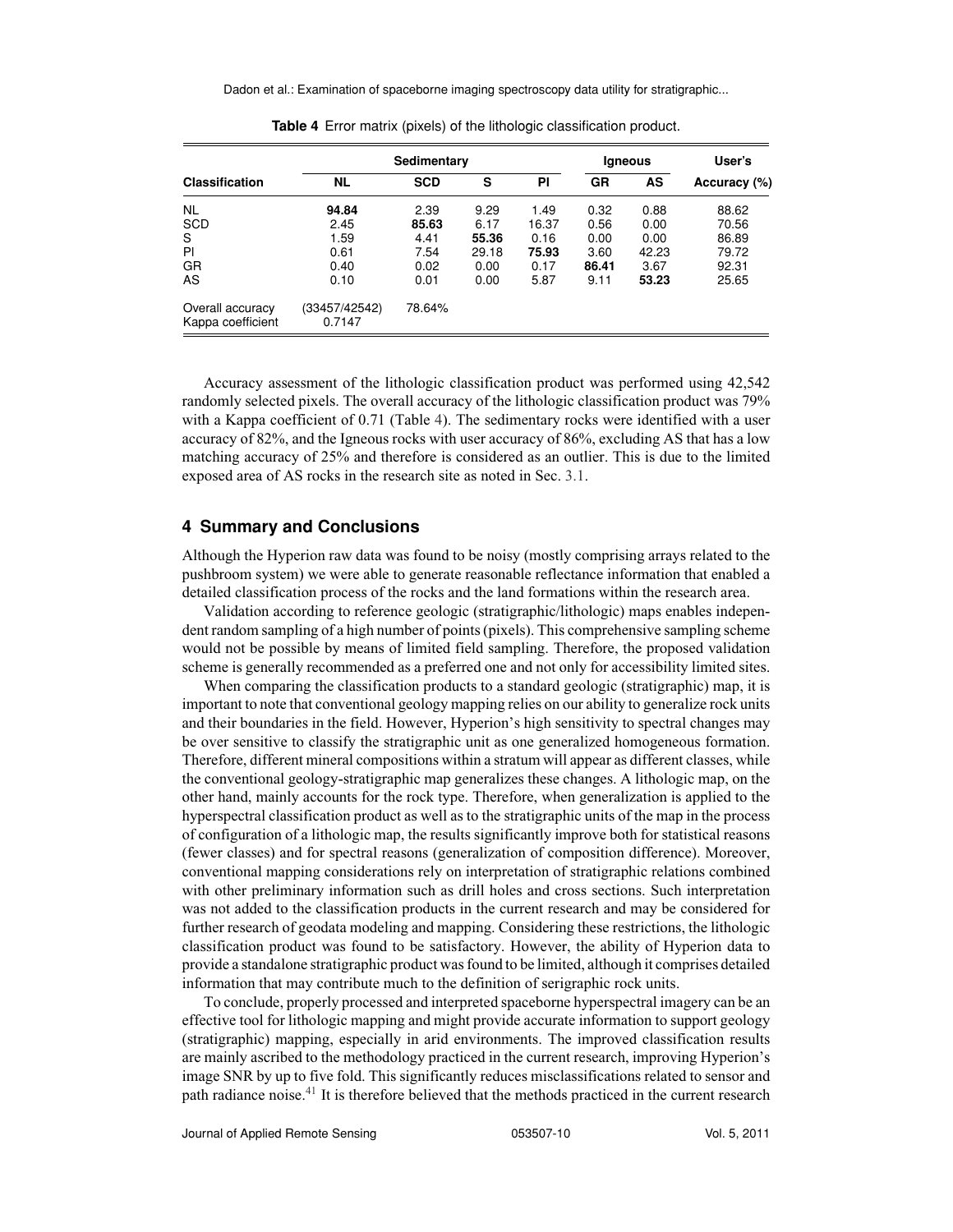for processing Hyperion data and the applicable scheme presented for validation of hyperspectral classification results may be further applied, with minor modifications, in other disciplines (such as soil, vegetation, water, ecology, environmental studies, and more), incorporating future orbital hyperspectral sensors.

## **Acknowledgments**

The authors wish to acknowledge the support and instructive advice of Professor Yehuda Eyal and Dr. Onn Crouvi (Geological Survey of Israel), Mrs. Rachel Lugasi (Tel-Aviv University), and Dr. Natalia Panov (Jacob Blaustein Institutes) and to thank Mr. Alexander Goldberg and Mrs. Mazal Adar for helpful technical support.

## **References**

- 1. M. J. Abrams, R. P. Ashly, L. C. Rowan, A. F. H. Goetz, and A. B. Kahle, "Mapping of hydrothermal alteration in the Curprite Mining district, Nevada, using aircraft scanner imagery for the 0.46-2.36 mm spectral region," *Geology* **5**, 713–718 (1977).
- 2. G. R. Hunt, "Spectral signatures of particulate minerals, in the visible and near- infrared," *Geophysics* **42**, 501–513 (1977).
- 3. A. F. H. Goetz, B. N. Rock, and L. C. Rowan, "Remote sensing for exploration: An overview," *Econ. Geol.* **78**, 20–41 (1983).
- 4. R. N. Clark and T. L. Roush, "Reflectance spectroscopy: Quantitative analysis techniques for remote sensing applications," *J. Geophys. Res.* **89**(B7), 6329–6340 (1984).
- 5. F. A. Kruse, J. W. Boardman, and J. F. Huntington, "Comparison of airborne hyperspectral data and EO-1 Hyperion for mineral mapping," *IEEE Trans. Geosci. Remote Sens.* **41**(6), 1388–1400 (2003).
- 6. E. Ben-Dor and F. A. Kruse, "Surface mineral mapping of Makhtesh Ramon Negev, Israel using GER 63 channel scanner data," *Int. J. Remote Sens.* **16**(18), 3529–3553 (1995).
- 7. E. Ben-Dor, F. A. Kruse, A. B. Lefkoff, and A. Banin, "Comparison of three calibration techniqes for the utilization of GER 63 channel scannerdata of Makhtesh Ramon, Negev, Israel," *Photogramm. Eng. Remote Sens.* **60**, 1339–1354 (1994).
- 8. F. F. Sabins, "Remote sensing for mineral exploration," *Ore Geol. Rev.* **14**(3–4), 157–183 (1999).
- 9. C. Sabine, A. F. H. Goetz, L. Krosley, and H. W. Olsen, "Use of hyperspectral images in the identification and mapping of expansive clay soils and the role of spatial resolution," *Remote Sens. Environ.* **82**, 431–445 (2002).
- 10. F. Van Der Meer, "Imaging spectrometry for geological remote sensing," *Geologie En Mijnbouw-Netherlands J. Geosci.* **77**(2), 137–151 (1998).
- 11. F. Van Der Meer, "Can we map swelling clays with remote sensing?," *Int. J. Appl. Earth Obs. Geoinf.* **1**(3–4), 234–235 (1999).
- 12. B. Felzer, P. Hauff, and A. Goetz, "Quantitative reflectance spectroscopy of buddingtonite from the Cuprite mining district, Nevada," *J. Geophys. Res.* **99**(B2), 2887–2895 (1994).
- 13. M. A. Folkman, J. Pearlman, L. B. Liao, and P. J. Jarecke, "EO-1/Hyperion hyperspectral imager design, development, characterization, and calibration," *SPIE* **4151**, 40–51 (2001).
- 14. B. Datt, T. R. McVicar, T. G. Van Niel, D. L. B. Jupp, and J. S. Pearlman, "Preprocessing EO-1 Hyperion hyperspectral data to support the application of agricultural indexes," *IEEE Trans. Geosci. Remote Sens.* **41**(6), 1246–1259 (2003).
- 15. T. J. Cudahy, R. Hewson, J. F. Huntington, M. A. Quigley, and P. S. Barry, "The performance of the satellite-borne Hyperion Hyperspectral VNIR-SWIR imaging system for mineral mapping at Mount Fitton, South Australia," *IEEE Trans. Geosci. Remote Sens.* **41**(6), 9–13 (2001).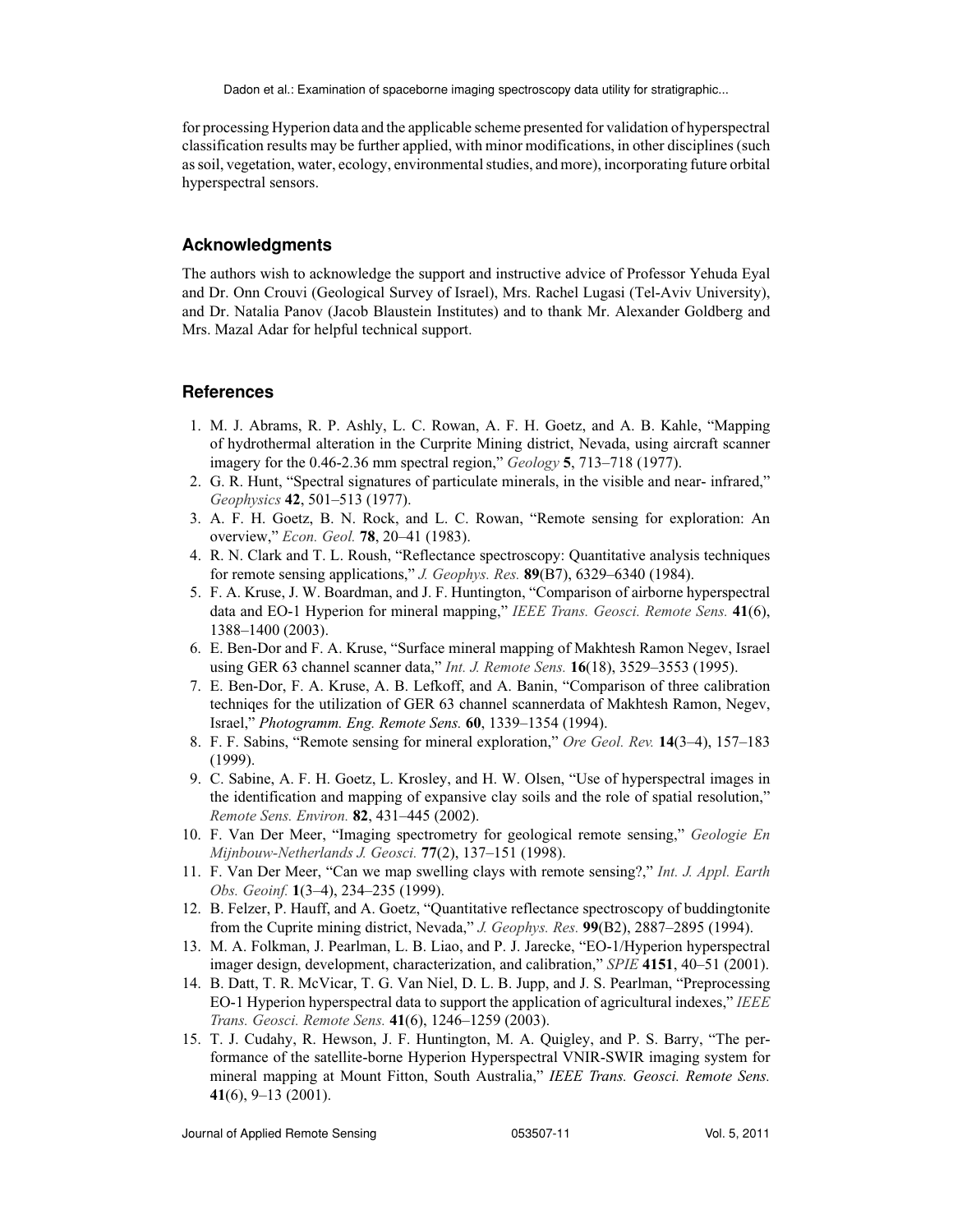- 16. G. P. Asner and K. B. Heidebrecht, "Imaging spectroscopy for desertification studies: Comparing AVIRIS and EO-1 Hyperion in Argentina drylands," *IEEE Trans. Geosci. Remote Sens.* **41**(6), 1283–1296 (2003).
- 17. R. O. Green, B. E. Pavri, and T. G. Chrien, "On-orbit radiometric and spectral calibration characteristics of EO-1 Hyperion derived with an underflight of AVIRIS and *in situ* measurements at Salar de Arizaro, Argentina," *IEEE Trans. Geosci. Remote Sens.* **41**(6), 1194–1203 (2003).
- 18. R. Gersman, E. Ben-Dor, M. Beyth, D. Avigad, M. Abraha, and A. Kibreab, "Mapping of hydrothermally altered rocks by the EO-1 Hyperion sensor, Northern Danakil Depression, Eritrea," *Int. J. Remote Sens.* **29**(13), 3911–3936 (2008).
- 19. X. Zhang and P. Micha, "Comparison of lithologic mapping with ASTER, hyperion, and ETM data in the southeastern Chocolate Mountains, USA," *Photogramm. Eng. Remote Sens.* **73**(5), 555–561 (2007).
- 20. J. Wang, Y. Chen, T. He, C. Lv, and A. Liu, "Application of geographic image cognition approach in land type classification using Hyperion image: A case study in China," *Int. J. Appl. Earth Obs. Geoinf.* **12**(Suppl. 2), S212–S222 (2010).
- 21. C. Spinetti, F. Mazzarini, R. Casacchia, L. Colini, M. Neri, B. Behncke, R. Salvatori, M. F. Buongiorno, and M. T. Pareschi, "Spectral properties of volcanic materials from hyperspectral field and satellite data compared with LiDAR data at Mt. Etna," *Int. J. Appl. Earth Obs. Geoinf.* **11**(2), 142–155 (2009).
- 22. F. A. Kruse, J. W. Boardman, and J. F. Huntington, "Comparison of EO-1 Hyperion and airborne hyperspectral remote sensing data for geologic applications," *IEEE Trans. Geosci. Remote Sens.* **41**, 1388–1400 (2002).
- 23. B. E. Hubbard, J. K. Crowley, and D. R. Zimbelman, "Comparative alteration mineral mapping using visible to shortwave infrared (0.4–2.4 mu m) Hyperion, ALI, and ASTER imagery," *IEEE Trans. Geosci. Remote Sens.* **41**(6), 1401–1410 (2003).
- 24. Y. Eyal and Z. Rehes, "Tectonic analysis of the Dead Sea rift region sins the late cretaceous based on mesostructures," *Tectonics* **2**, 167–185 (1983).
- 25. R. Freund, I. Zak, and Z. Garfunkel, "Age and Rate of the sinistral movement along the Dead Sea rift," *Nature* **220**(5164), 253–255 (1968).
- 26. A. S. Al-Zoubi and E. Salameh, "A new evidence for lateral displacement along Wadi Araba Fault/ the Dead Sea Transform, Jordan," *Pakistan J. Appl. Sci.* **3**(4), 216–224 (2003).
- 27. M. Beyth, J. Henkel, and R. Geerken, *Applying Image Processing Technique and Reflectance Measurements Combined with Detailed Field Work for Analyzing TM Data of an Arid Area, Southern Israel*, Geological Survey of Israel, Vol. **11** (1998).
- 28. M. Atallah, "*Application of Remote Sensing and Field Techniques to Tectonic Problems of the Dead Sea Rift in Jordan*," Technischen University, Munchen (1986).
- 29. I. Rabb'a, "The geology of the Al Qurayqira (Jabal Hamra Faddan): Map Sheet No 3051 II. Amman," 1994.
- 30. G. Abdelhamid and I. Rabba, "An investigation of mineralized zones revealed during geological mapping, Jabal Hamra Faddan & Wadi Araba, Jordan, using LandsatTM data," *Int. J. Remote Sens.* **15**(7), 1495–1506 (1994).
- 31. M. Beyth, "Mineralizations related to Rift systems: Examples from the Gulf of Suez and the Dead Sea Rift," *Tectonophysics* **141**, 191–197 (1987).
- 32. B. Rothenberg, "Research in the southern Aravah 1959–1990 sumery of thirty years of archeao-metallurgical field work in the Timna Valley, the Wadi Amram and the southern Arabah (Israel)," *ISSN* **2-3**, 5–42 (1997).
- 33. F. Bender, *Geology of Jordan, Contribution to the Geology of the World*, Berlin, P.P. 196 (1974).
- 34. S. J. McLaren, D. D. Gilbertson, J. P. Grattan, C. O. Hunt, G. A. T. Duller, and G. A. Barker, "Quaternary palaeogeomorphologic evolution of the Wadi Faynan area, southern Jordan," *Palaeogeogr., Palaeoclimatol., Palaeoecol.* **205**(1–2), 131–154 (2004).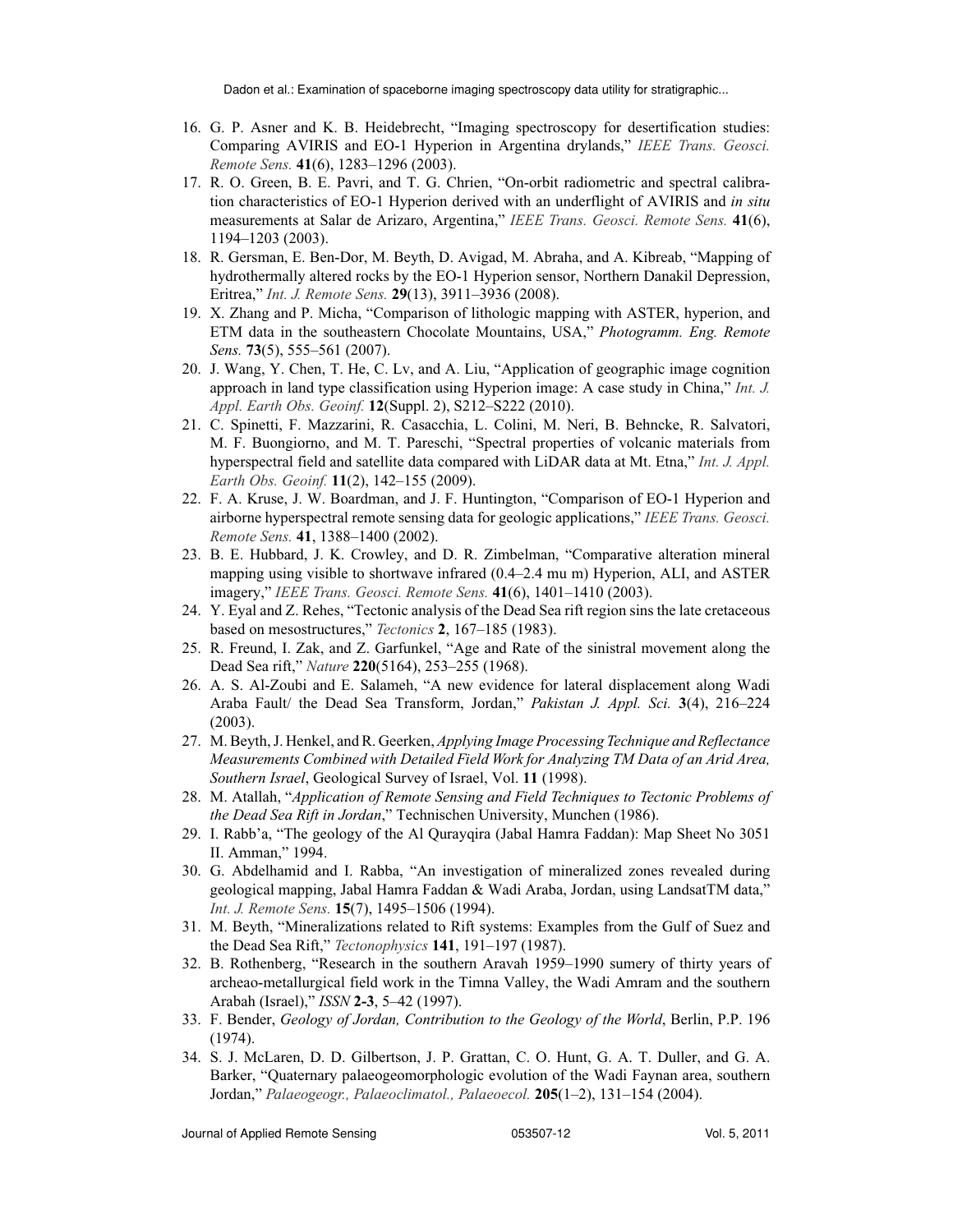- 35. G. Barker, O. H. Creighton, D. Gilbertson, C. Hunt, S. McLaren, D. Mattingly, and D. C. Thomas, "The Wadi Faynan Project, Southern Jordan: A preliminary report on geomorphology and landscape archaeology," *Levant* **29**, 19–41 (1997).
- 36. H. Kaufmann, "Mineral exploration along the Aqaba-Levant structure by use of TMdata–Concepts, processing and results," *Int. J. Remote Sens.* **9**, 1639–1658 (1988).
- 37. R. D. Fiete and T. Tantalo, "Comparison of SNR image quality metrics for remote sensing systems," *Opt. Eng.* **40**(4), 574–585 (2001).
- 38. B.-C. Gao, "An operational method for estimating signal to noise ratios from data acquired with imaging spectrometers," *Remote Sens. Environ.* **43**(1), 23–33 (1993).
- 39. K. Staenz, R. A. Neville, S. Clavette, R. Landry, and H. P. White, "Retrieval of Surface Reflectance from Hyperion Radiance Data," *IEEE Geosc. Remote Sensing Lett.* **1**(2), 1419– 1421 (2002).
- 40. R. O. Green, "Spectral calibration requirement for earth-looking imaging spectrometers in the solar-reflected spectrum," *Appl. Opt.* **37**, 683– 690 (1998).
- 41. A. Dadon, E. Ben-Dor, and A. Karnieli, "Use of derivative calculations and minimum noise fraction transform for detecting and correcting the spectral curvature effect (smile) in Hyperion images," *IEEE Trans. Geosci. Remote Sens.* **48**(6), 2603–2612 (2010).
- 42. A. Berk, L. S. Bernstein, G. P. Anderson, P. K. Acharya, D. C. Robertson, J. H. Chetwynd, and S. M. Adler-Golden, "MODTRAN cloud and multiple scattering upgrades with application to AVIRIS," *Remote Sens. Environ.* **65**(3), 367–375 (1998).
- 43. R. O. Green (2001). Atmospheric Correction Now (ACORN), developed by ImSpec LLC, available from Analytical Imaging and Geophysics LLC.
- 44. ASD–Analytical Spectral Devices Inc., tutorial, misc.asp. http://www.asdi.com/faq (1990).
- 45. G. M. Smith and E. J. Milton, "The use of the empirical line method to calibrate remotely sensed data to reflectance," *Int. J. Remote Sens.* **20**(13), 2653–2662 (1999).
- 46. N. Fujimoto, Y. Takahashi, T. Moriyama, M. Shimada, H. Wakabayashi, Y. Nakatani, and S. Obayashi, "Evaluation of SPOT HRV image data received in Japan," in *IGARSS '89 and Canadian Symposium on Remote Sensing, 12th, Vancouver, Canada*, pp. 463–466 (1989).
- 47. F. A. Kruse, A. B. Lefkoff, J. W. Boardman, K. B. Heidebrecht, A. T. Shapiro, P. J. Barloon, and A. F. H. Goetz, "The spectral image-processing system (SIPS)–interactive visualization and analysis of imaging spectrometer data," *Remote Sens. Environ.* **44**(2–3), 145–163 (1993).
- 48. P. Debba, F. J. A. van Ruitenbeek, F. D. Van Der Meer, E. J. M. Carranza, and A. Stein, "Optimal field sampling for targeting minerals using hyperspectral data," *Remote Sens. Environ.* **99**(4), 373–386 (2005).
- 49. F. Van Der Meer, "The effectiveness of spectral similarity measures for the analysis of hyperspectral imagery," *Int. J. Appl. Earth Obs. Geoinf.* **8**(1), 3–17 (2006).
- 50. A. P. Crosta, C. Sabine, and J. V. Taranik, "Hydrothermal alteration mapping at Bodie, California, using AVIRIS hyperspectral data," *Remote Sens. Environ.* **65**(3), 309–319 (1998).
- 51. R. E. Jensen and R. W. Spencer, "Matrix scaling of subjective probabilities of economic forecasts," *Econ. Lett.* **20**(3), 221–225 (1986).
- 52. A. Liu, P. Frazier, and L. Kumar, "Comparative assessment of the measures of thematic classification accuracy," *Remote Sens.Environ.* **107**(4), 606–616 (2007).
- 53. R. G. Congalton, "A review of assessing the accuracy of classifications of remotely sensed data, remote sensing of environment," *Remote Sens. Environ.* **37**, 35–46 (1991).
- 54. I. Cohen, "A coefficient of agreement for nominal scales," *Educ. Psychol. Meas.* **20**, 37–46 (1960).